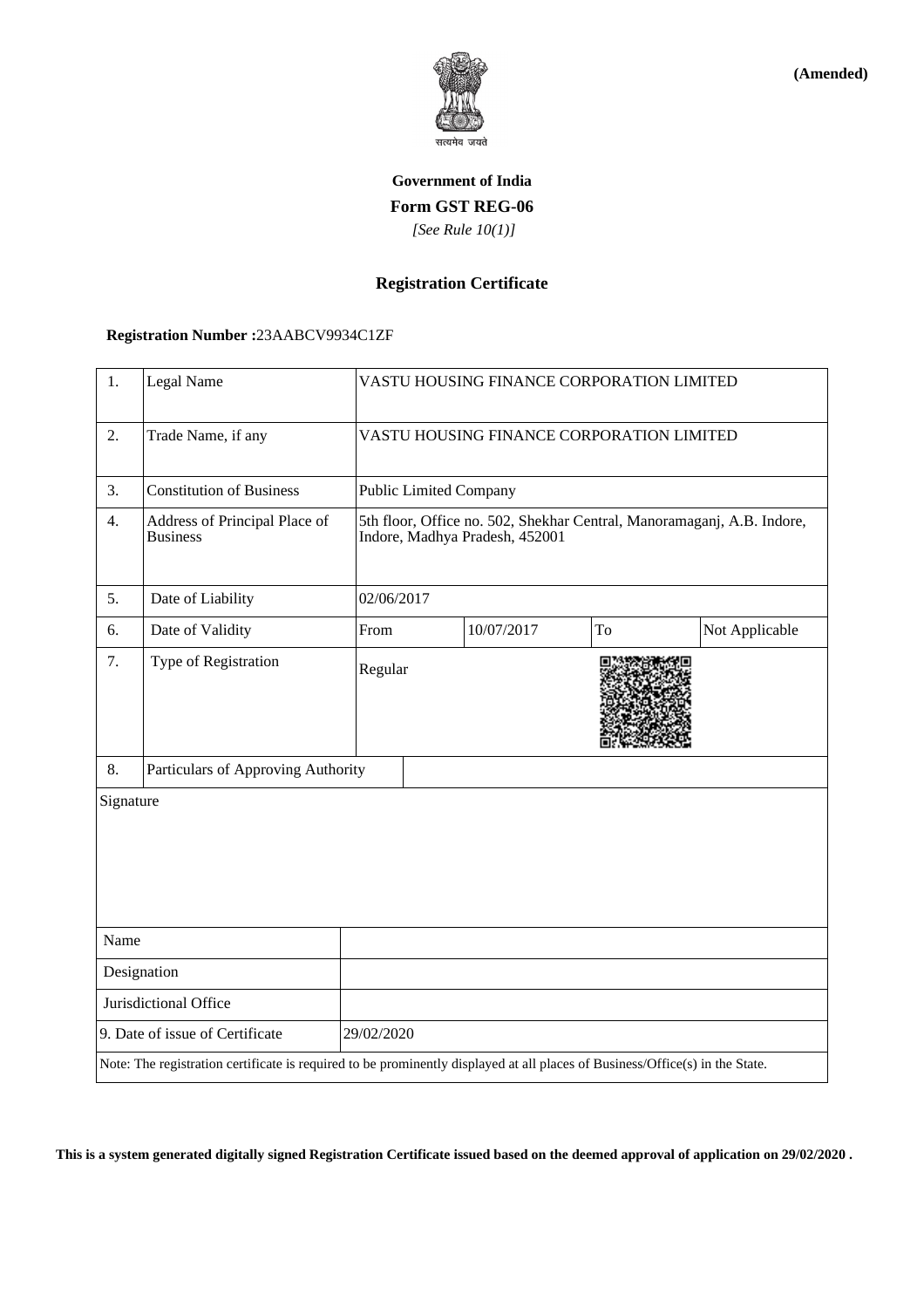

#### **Details of Additional Place of Business(s)**

| <b>GSTIN</b>       | 23AABCV9934C1ZF                           |
|--------------------|-------------------------------------------|
| Legal Name         | VASTU HOUSING FINANCE CORPORATION LIMITED |
| Trade Name, if any | VASTU HOUSING FINANCE CORPORATION LIMITED |

Total Number of Additional Places of Business(s) in the State 7

#### Sr. No. Address

- 1 16/45, Ratlam Plaza Commercial Complex, New Road, Ratlam, Ratlam, Madhya Pradesh, 457001 2 -, A B Road, Dhamnod, Dhar, Madhya Pradesh, 454552
- 3 Shop No.8, Sudarshan Complex, Near Yes Bank, Railway Station, Mandasur, Mandsaur, Madhya Pradesh, 458001
- 4 Plot No 34, Second Floor, Vrundavan Tower, Near Ashok Talkies, Padawa Indore Road Khandwa, Khandwa, Madhya Pradesh, 450001
- 5 Plot no R-60, Office hall -B, second floor, above SBI Traders branch, Zone 1, MP Nagar, Bhopal, Bhopal, Madhya Pradesh, 462011
- 6 Shop No 208, Giriraj Heritage, Vishvavidhyalaya Marg, Madhav Club Road, Ujjain, Madhya Pradesh, 456001
- 7 Unit No. LFG-4, Plot No. 39, IIDC Plaza, City Centre, Gwalior, Gwalior, Madhya Pradesh, 474002